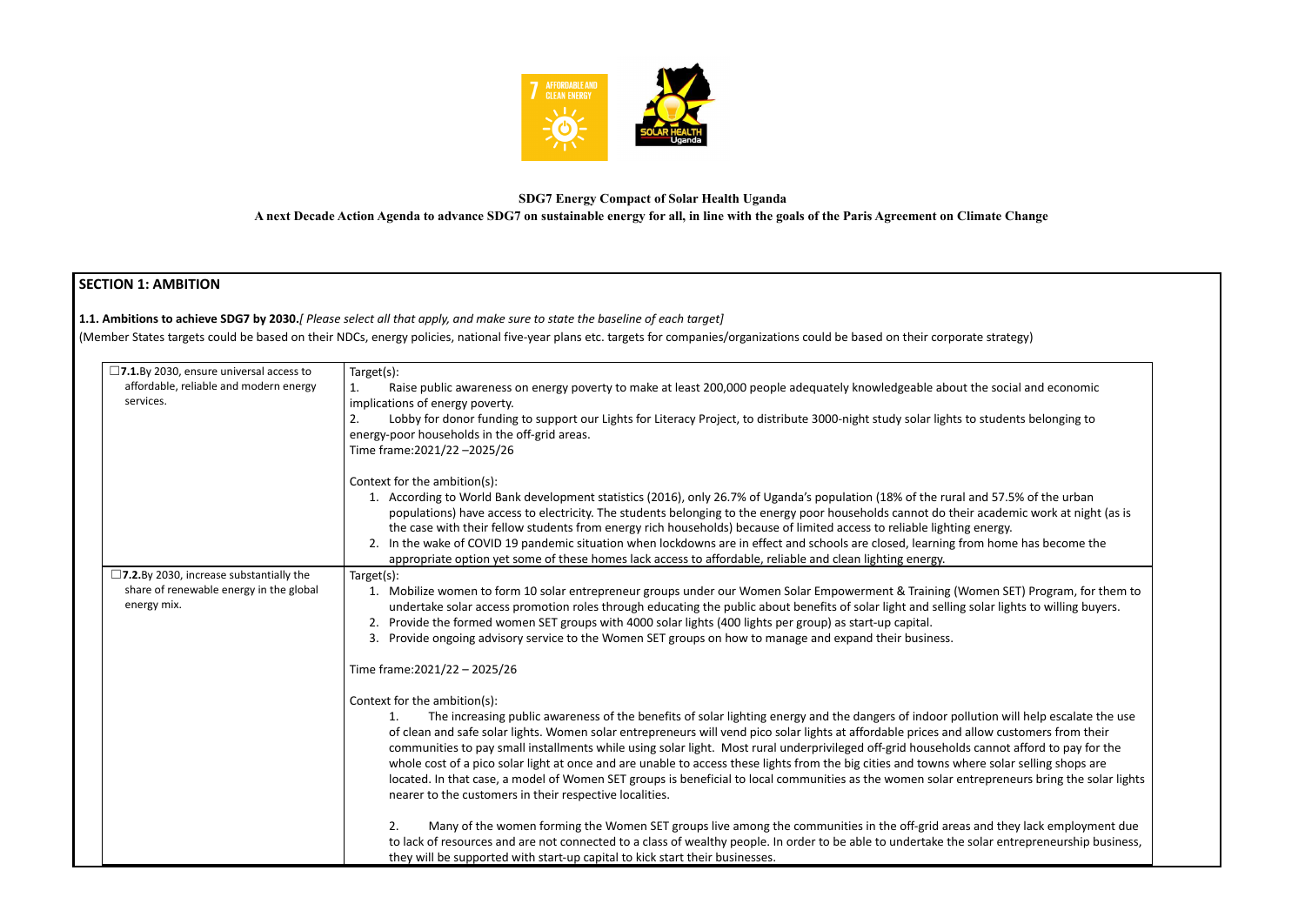| $\square$ 7.3. By 2030, double the global rate of<br>improvement in energy efficiency.                                                                                                                                     | Target(s):<br>Time frame:                   |
|----------------------------------------------------------------------------------------------------------------------------------------------------------------------------------------------------------------------------|---------------------------------------------|
|                                                                                                                                                                                                                            | Context for the ambition(s):                |
| $\square$ 7.a. By 2030, enhance international<br>cooperation to facilitate access to clean                                                                                                                                 | Target(s):<br>Time frame:                   |
| energy research and technology, including<br>renewable energy, energy efficiency and<br>advanced and cleaner fossil-fuel<br>technology, and promote investment in<br>energy infrastructure and clean energy<br>technology. | Context for the ambition(s):                |
| $\square$ 7.b.By 2030, expand infrastructure and                                                                                                                                                                           | Target(s):                                  |
| upgrade technology for supplying modern<br>and sustainable energy services for all in                                                                                                                                      | Time frame:<br>Context for the ambition(s): |
| developing countries, in particular least                                                                                                                                                                                  |                                             |
| developed countries, small island<br>developing States, and land-locked                                                                                                                                                    |                                             |
| developing countries, in accordance with                                                                                                                                                                                   |                                             |
| their respective programs of support.                                                                                                                                                                                      |                                             |

1.2. Other ambitions in support of SDG7 by 2030 and net-zero emissions by 2050. [Please describe below e.g., coal phase out or reforming fossil fuel subsidies etc.]

Target(s): Time frame: Context for the ambition(s):

> *Start and end date* July 2021 to 30<sup>th</sup> June 2026

# **SECTION 2: ACTIONS TO ACHIEVE THE AMBITION**

2.1. Please add at least one key action for each of the elaborated ambition(s) from section 1. *[Please add rows as needed].*

| Description of action (please specify for which ambition from Section 1)                                                                                                                                                                                                    | Start o<br>$1st$ July          |
|-----------------------------------------------------------------------------------------------------------------------------------------------------------------------------------------------------------------------------------------------------------------------------|--------------------------------|
| Ambition 7.1, target 1: We shall conduct outreaches and make door to door sensitization sessions while observing COVID 19 Standard Operating<br>Procedures.                                                                                                                 |                                |
| Description of action (please specify for which ambition from Section 1)                                                                                                                                                                                                    | Start o<br>$1st$ Feb           |
| Ambition 7.1, target 2: We shall work with local CBOs in the respective areas to identify students belonging to energy poor households and distribute Pico<br>solar lights to these children. We shall be capturing baseline data for use in the future to evaluate impact. |                                |
| Description of action (please specify for which ambition from Section 1)                                                                                                                                                                                                    | Start o<br>$10^{\text{th}}$ Ja |
| Ambition 7.2, target 1: We shall mobilize women, educate them about the program, assess them and vet out those whom we identify that are willing and<br>are able to undertake the business.                                                                                 | 2025                           |

and end date anuary 2022 to 31<sup>st</sup> December

and end date <sup>st</sup> February 2022 to 30<sup>th</sup> June 2026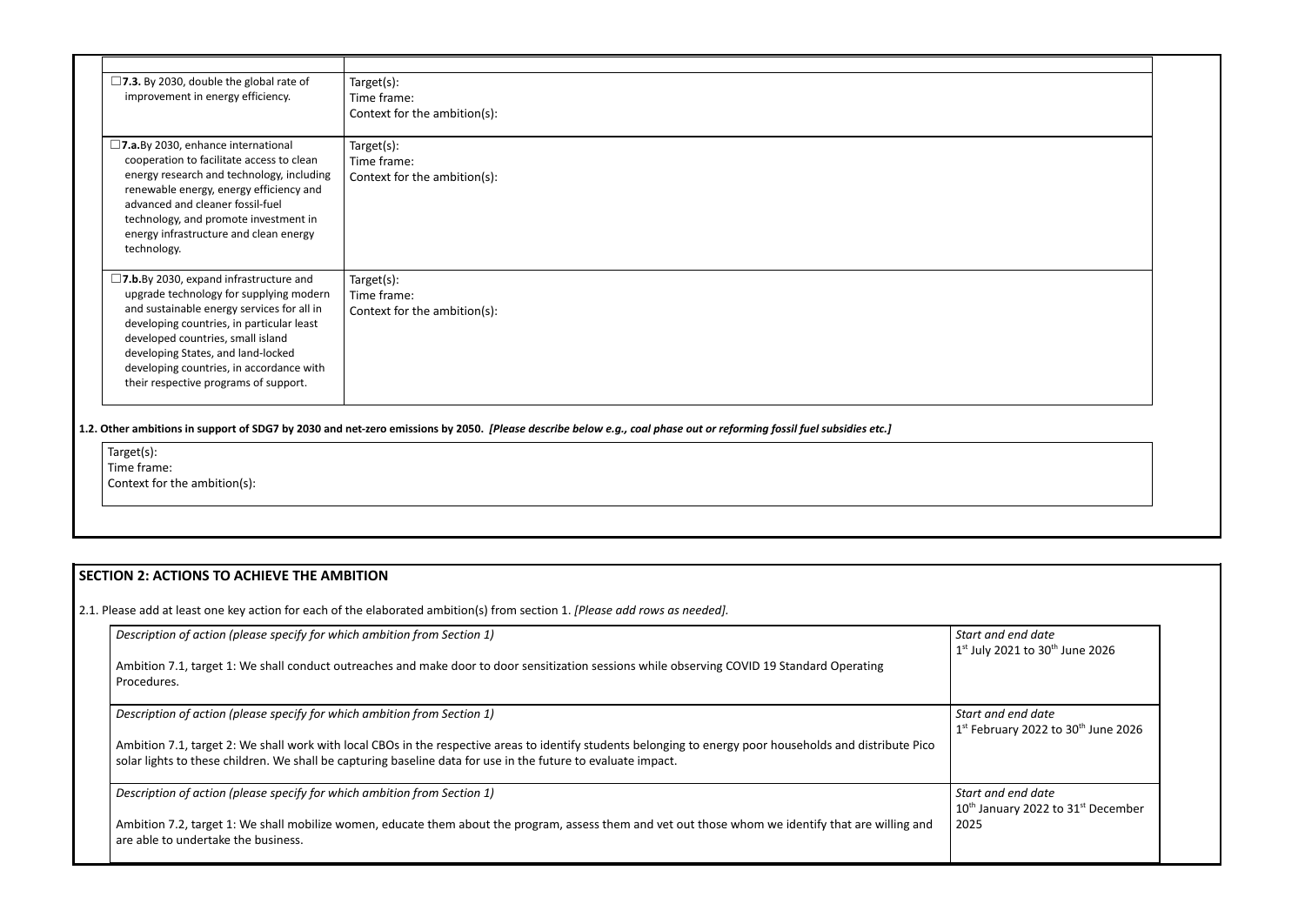| $\mid$ Description of action (please specify for which ambition from Section 1)                                                                                              | Start              |
|------------------------------------------------------------------------------------------------------------------------------------------------------------------------------|--------------------|
|                                                                                                                                                                              | $10^{\text{th}}$ F |
| Ambition 7.2, target 2: We shall provide 400 solar lights as start-up capital to each formed and trained women group for them to sell and reinvest some of<br>their profits. |                    |
|                                                                                                                                                                              |                    |
|                                                                                                                                                                              |                    |
|                                                                                                                                                                              |                    |
|                                                                                                                                                                              |                    |

### **SECTION 3: OUTCOMES**

3.1*.* Please add at least one measurable and time-based outcome for **each** of the actions from section 2. *[Please add rows as needed].*

| <b>Outcome</b>                                                                                                                                                 | Date                           |
|----------------------------------------------------------------------------------------------------------------------------------------------------------------|--------------------------------|
| Action 1: sensitization about energy poverty                                                                                                                   | $30th$ June 2026               |
| Outcome: 200,000 people able to explain benefits of solar light and effects of energy poverty                                                                  |                                |
| Action 2: Pico solar lights distribution for Lights for Literacy                                                                                               | 30 <sup>th</sup> June 2026     |
| Outcome: 3000 students accessing reliable, affordable clean lighting energy                                                                                    |                                |
| Action 3: women SET groups formation                                                                                                                           | 31 <sup>st</sup> December 2025 |
| Outcome: 10 groups of solar entrepreneurs formed and appropriately trained                                                                                     |                                |
| Action 4: Provide start-up capital to formed women SET groups                                                                                                  | 20 <sup>th</sup> June 2025     |
| Outcome: 10 groups obtaining a total of 4000 solar lights as start-up capital and are operating their solar vending business and are economically<br>empowered |                                |

## **SECTION 4: REQUIRED RESOURCES AND SUPPORT**

4.1. Please specify required finance and investments for **each** of the actions in section 2.

Action 1: outreaches and sensitization

Finance and investments: USD 15,000 - expected to be obtained from fundraising events and grants

Action 2: Pico solar lights distribution for the Lights for Literacy Finance and investments: USD 36,000 - expected to be obtained from fundraising events and grants

Action 3: Women SET groups formation and Training Finance and investments: USD 10,000 - expected to be obtained from fundraising drives and grants

Action 4: Providing start-up capital to formed women SET groups Finances and investments: USD 27,200 - expected to be obtained from fundraising events and grants

4.2. [For countries only] In case support is required for the actions in section 2, please select from below and describe the required support and specify for which action.

# and end date  $10^{th}$  February 2022 to 20<sup>th</sup> June 2025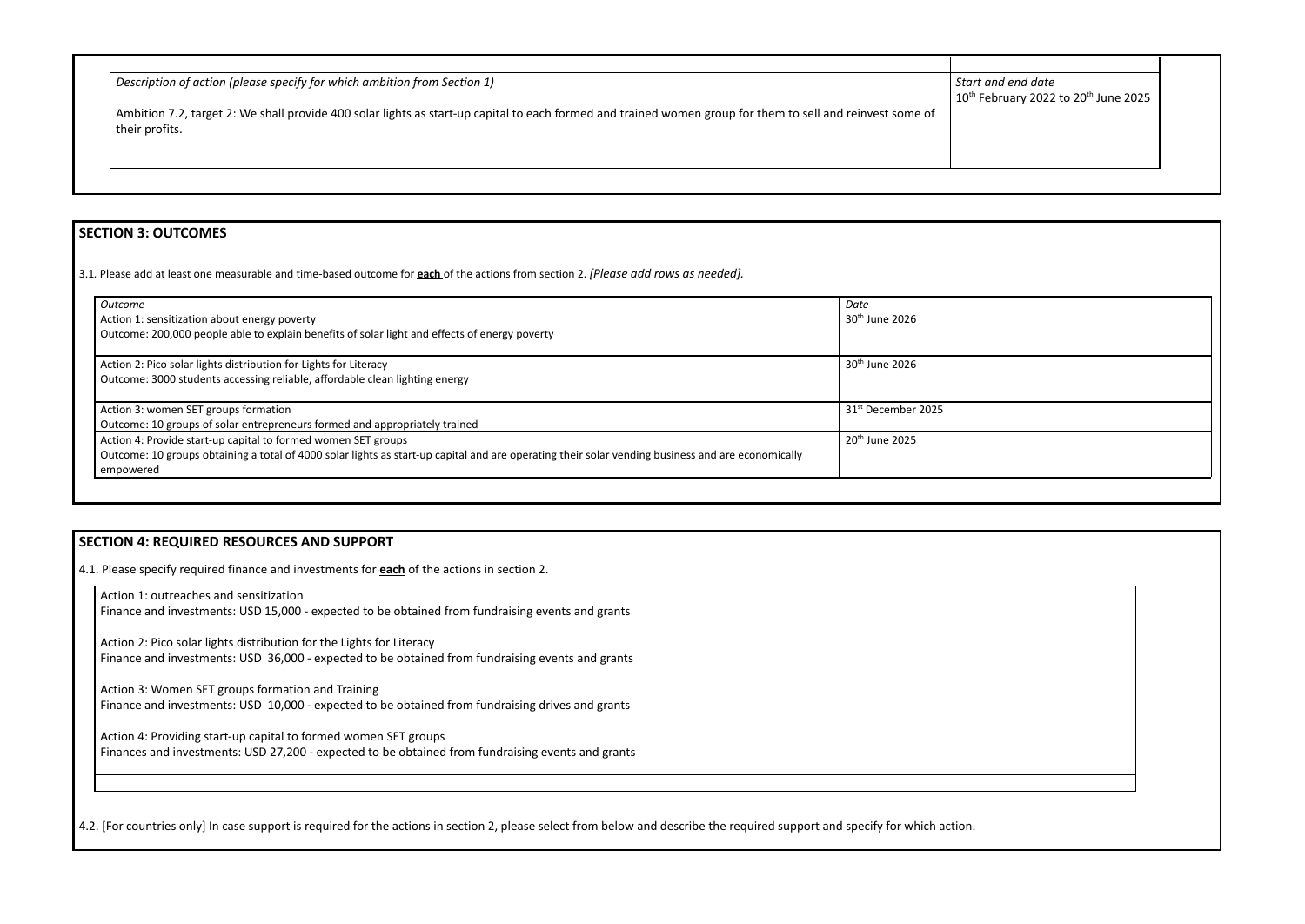[Examples of support for Member States could include: Access to low-cost affordable debt through strategic de-risking instruments, capacity building in data collection; *energy plans and energy transition pathways; technical assistance, etc.]*

| $\Box$ Financing            | Description        |
|-----------------------------|--------------------|
| $\Box$ In-Kind contribution | <b>Description</b> |
| $\Box$ Technical Support    | Description        |
| $\Box$ Other/Please specify | Description        |
|                             |                    |

### **SECTION 5: IMPACT**

5.1. Countries planned for implementation including number of people potentially impacted.

Country is Uganda. # of people is 200,000

5.2. Alignment with the 2030 Agenda for Sustainable Development – Please describe how **each** of the actions from section 2impact advancing the SDGs by 2030. *[up to 500 words, please upload supporting strategy documents as needed]*

Action 1: Outreaches/sensitization Alignment with the 2030 Agenda: social inclusion and environment protection

5.3. Alignment with Paris Agreement and net-zero by 2050 - Please describe how each of the actions from section 2align with the Paris Agreement and national NDCs (if applicable) and su *[up to 500 words, please upload supporting strategy documents as needed]*

Action 2: Pico solar lights distribution (Lights for Literacy project) Alignment with the 2030 Agenda: social inclusion; environment protection; peaceful, just and inclusive societies

Action 3: Women SET groups formation and Training Alignment with the 2030 Agenda: social inclusion; inclusive economic growth and environment protection

Action 4: Providing start-up capital to women SET groups Alignment with the 2030 Agenda: social inclusion; inclusive economic growth and environment protection

### Action 1: Outreach/sensitization

Alignment with Paris agreement: enhance climate change education, training, public awareness, public participation and public access to information.

Action 2: Pico solar lights distribution Alignment with Paris agreement: adaptation to climate change

Action 3: Women SET groups formation Alignment with Paris agreement: capacity building, public participation and public access to information

Action 4: Providing start-up capital to formed women SET groups

| ; development of integrated            |
|----------------------------------------|
|                                        |
|                                        |
|                                        |
|                                        |
|                                        |
|                                        |
|                                        |
|                                        |
|                                        |
| upport the net-zero emissions by 2050. |
|                                        |
|                                        |
|                                        |
|                                        |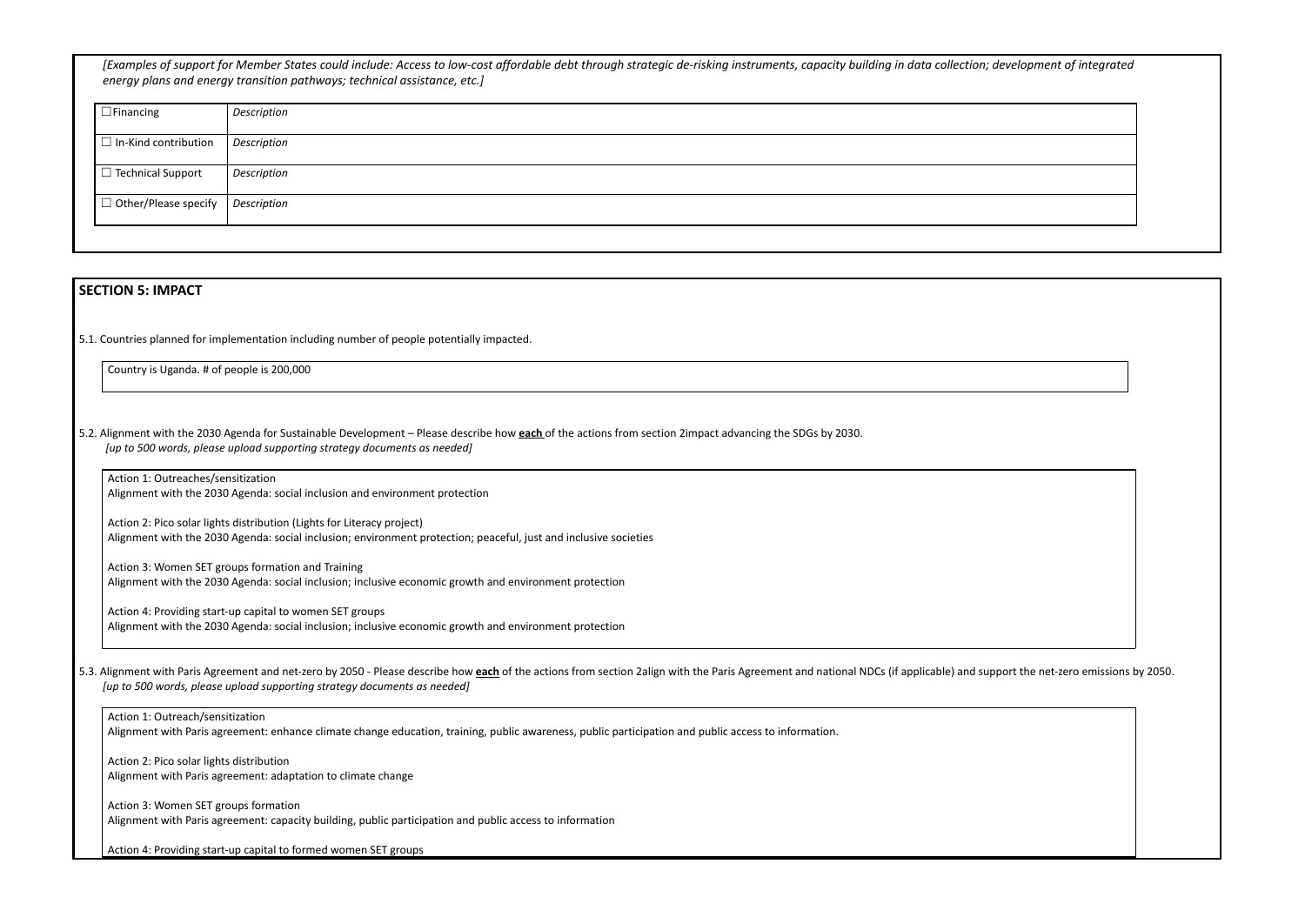#### **SECTION 6: MONITORING AND REPORTING**

6.1. Please describe how you intend to track the progress of the proposed outcomes in section 3. Please also describe if you intend to use other existing reporting frameworks to track progress on the proposed outcomes.

Outcome 1: # of people sensitized will be tracked by use of outreach/sensitization records (reports) Outcome 2: # of solar light recipients will be tracked using data captured in the comm. care distribution forms installed on Solar Health Uganda's Tablet computers Outcome 3: # of formed women SET will be tracked using training reports

I. 1.Does the Energy Compact strengthen and/or add a target, commitment, policy, action related to SDG7 and its linkages to the other SDGs that results in a higher cumulative impact compared to existing frameworks? ☒Yes ☐No

Outcome 4: # of solar lights given out as start-up capital plus the number of groups receiving the solar lights will be tracked using capitalization reports

### **SECTION 7: GUIDING PRINCIPLES CHECKLIST**

Please use the checklist below to validate that the proposed Energy Compact is aligned with the guiding principles.

**I.Stepping up ambition and accelerating action** - Increase contribution of and accelerate the implementation of the SDG7 targets in support of the 2030 Agenda for Sustainable Development for Paris Agreement

- *I.2. Does the Energy Compact increase the geographical and/or sectoral coverage of SDG7 related efforts?* ☒Yes ☐No
- 1.3. Does the Eneray Compact consider inclusion of key priority issues towards achieving SDG7 by 2030 and the net-zero emission apal of the Paris Agreement by 2050 as defied by latest alobal analysis and data including t *outcome of the Technical Working Groups?*☒Yes ☐No

II. Alignment with the 2030 agenda on Sustainable Development Goals – Ensure coherence and alignment with SDG implementation plans and strategies by 2030 as well as national development plans and priorities.

II.1. Has the Enerav Compact considered enablina actions of SDG7 to reach the other sustainable development aoals by 2030?  $\boxtimes$  Yes  $\Box$  No

II.2. Does the Energy Compact align with national, sectoral, and/or sub-national sustainable development strategies/plans, including SDG implementation plans/roadmaps? $\boxtimes$ Yes  $\Box$ No

*II.3. Has the Energy Compact considered a timeframe in line with the Decade of Action?* ☒Yes ☐No

III. Alignment with Paris Agreement and net-zero by 2050 - Ensure coherence and alignment with the Nationally Determined Contributions, long term net zero emission strategies.

III.1. Has the Energy Compact considered a timeframe in line with the net-zero goal of the Paris Agreement by 2050?  $\boxtimes$  Yes  $\Box$  No

*III.2. Has the Energy Compact considered energy-related targets and information in the updated/enhanced NDCs?* ☐Yes ☐No

III.3. Has the Energy Compact considered alignment with reaching the net-zero emissions goal set by many countries by 2050?  $\boxtimes$  Yes  $\Box$  No

IV. Leaving no one behind, strengthening inclusion, interlinkages, and synergies - Enabling the achievement of SDGs and just transition by reflecting interlinkages with other SDGs.

*IV.1. Does the Energy Compact include socio-economic impacts of measures being considered?* ☒Yes ☐No

*IV.2. Does the Energy Compact identify steps towards an inclusive, just energy transition?* ☒Yes ☐No

IV.3. Does the Energy Compact consider measures that address the needs of the most vulnerable groups (e.g. those impacted the most by energy transitions, lack of energy access)?  $\boxtimes$  Yes  $\Box$  No

V. Feasibility and Robustness - Commitments and measures are technically sound, feasible, and verifiable based a set of objectives with specific performance indicators, baselines, targets and data sources as needed.

V.1. Is the information included in the Eneray Compact based on updated auality data and sectoral assessments, with clear and transparent methodologies related to the proposed measures?  $\boxtimes$  Yes  $\Box$  No

V.2. Has the Enerav Compact considered inclusion of a set of SMART (specific, measurable, achievable, resource-based and time based) objectives?  $\boxtimes$  Yes  $\Box$  No